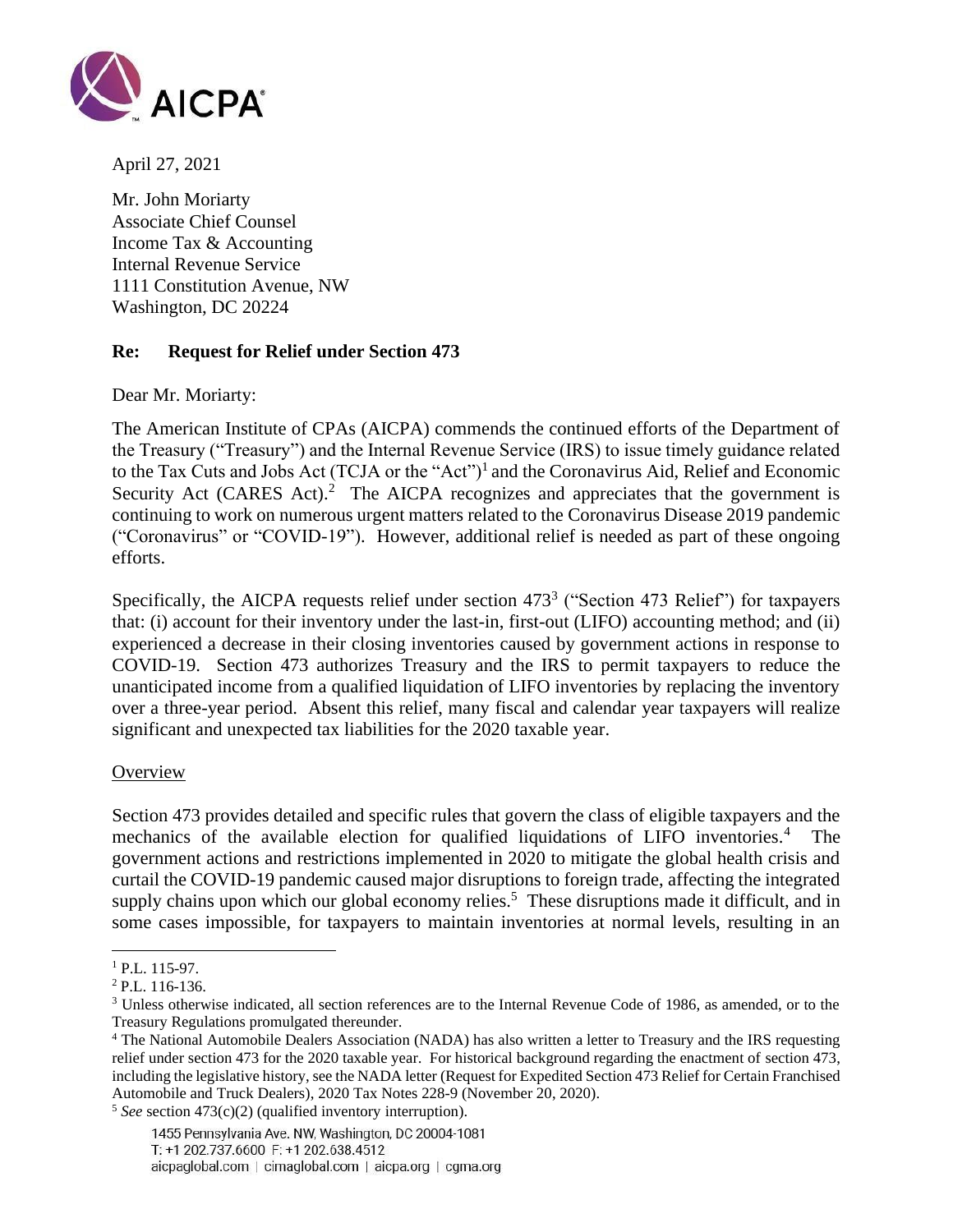Mr. John Moriarty April 27, 2021 Page 2 of 5

involuntary liquidation of LIFO layers for taxpayers that use the LIFO method to account for inventories. Congress enacted section 473 to provide relief to taxpayers in circumstances such as these.

# Recommendations

The AICPA recommends that Treasury and the IRS determine that the foreign trade interruptions resulting from government actions to contain the spread of COVID-19 is a "qualified inventory interruption<sup>"6</sup> and issue the required notice (the "Notice")<sup>7</sup> granting Section 473 Relief to taxpayers that experienced a qualified liquidation of LIFO inventory.

The Notice should state the following:

- A taxpayer may elect relief under section 473 if the taxpayer experienced a qualified liquidation<sup>8</sup> for a liquidation year.<sup>9</sup>
- The election is made by attaching an election statement to its timely filed (including any extension) original federal income tax return for the first taxable year following the liquidation year (i.e., the first taxable year of the replacement period), unless the taxpayer is electing the safe harbor method described below.
- The election statement must include representations that: (i) the taxpayer is making an irrevocable election under section 473; (ii) the taxpayer experienced a liquidation in its LIFO inventory during the liquidation year; and (iii) the liquidation was attributable to the qualified inventory interruption described in the Notice.
- A qualified liquidation year includes taxable years ended March 31, 2020 through taxable years ending June 30, 2021.
- The applicable replacement period is the three taxable years following the liquidation year.

The AICPA recommends issuing the Notice immediately followed by additional guidance to provide a safe harbor method under which a taxpayer would:

• Disregard the liquidation for the liquidation year and would retain the LIFO layers related to the opening inventory of the liquidation year. Under this safe harbor method, the taxpayer would not recognize income attributable to the liquidation of these LIFO layers if the taxpayer completely replaces the inventory by the end of the replacement period.

 $6$  Under section  $473(c)(2)(A)$ .

<sup>7</sup> *See* section 473(c)(2).

 $8$  Section 473(c)(1).

 $9$  Section 473(d)(1).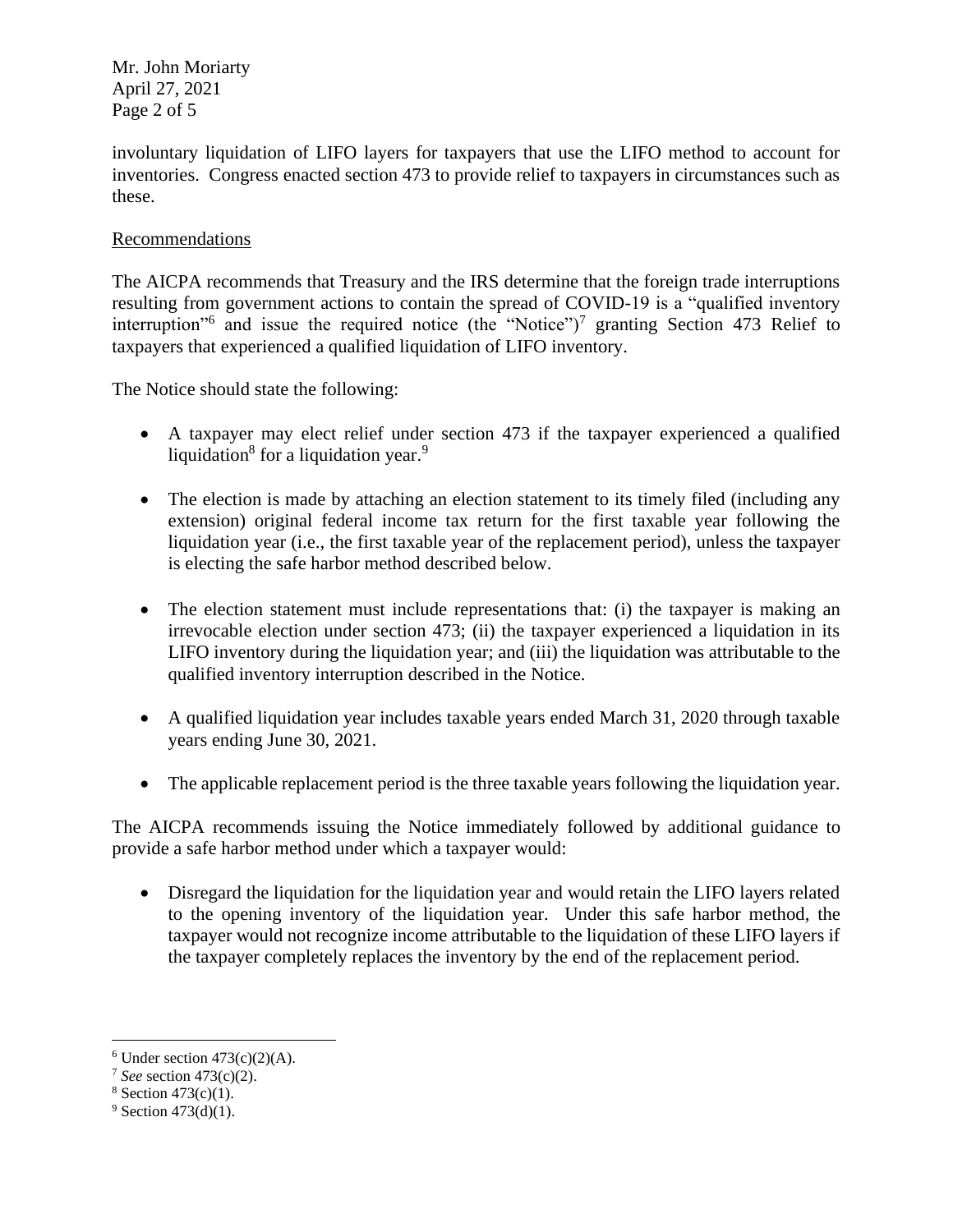Mr. John Moriarty April 27, 2021 Page 3 of 5

- Attach an election statement to its timely filed (including any extension) original federal income tax return for the liquidation year. This election statement must include the representations listed above and a statement that the taxpayer is electing the section 473 safe harbor method.
- In cases where a taxpayer previously filed its federal income tax return for an eligible liquidation year, provide that the taxpayer may make a late election to use the section 473 safe harbor method by filing an amended return for the eligible liquidation year within 90 days of the date the guidance is published in the Federal Register, or by filing Form 3115 for its 2021 taxable year. A partnership that already has filed its return shall be permitted to file an amended return for the liquidation year reflecting the late election rather than an administrative adjustment request (AAR), similar to the relief provided in Rev. Proc. 2020- 23, or by filing Form 3115 for its 2021 taxable year.

# Analysis

# *Government Actions to Contain COVID-19*

A "qualified inventory interruption" occurs when:

"the Secretary, after consultation with the appropriate Federal officers, determines that (i) any embargo, international boycott, or other major foreign trade interruption has made it difficult or impossible to replace any class of goods for any class of taxpayers during the liquidation year, and (ii) the application of this section to that class of goods and taxpayers is necessary to carry out the purpose of this section."<sup>10</sup>

To prevent the spread of COVID-19, governments across Asia, Europe, Africa, and the Americas implemented restrictive measures that prevented taxpayers from conducting normal business operations. These measures included stay-at-home orders, travel restrictions, closure of factories and non-essential businesses, and reduced capacity limitations upon the reopening of businesses. The measures were implemented beginning in January 2020 in Asia, and in March 2020 in Europe and the Americas and continue, to an extent, into 2021.

The various government restrictions enacted in 2020 to prevent the spread of COVID-19 severely limited manufacturing capacity and caused major interruptions in foreign trade and the integrated global supply chain. These restrictions cascaded into the overall supply chains of U.S. taxpayers, making it difficult or impossible for many taxpayers to replace their inventories for taxable years ended March 31, 2020, and this problem is expected to continue at least through taxable years ending June 30, 2021.

The inability by many U.S. taxpayers to replace inventory due to major foreign trade interruptions caused by government restrictions related to COVID-19 meets the definition of a "qualified inventory interruption" under section  $473(c)(2)$ . For affected taxpayers, the liquidation of LIFO

 $10$  Section 473(c)(2).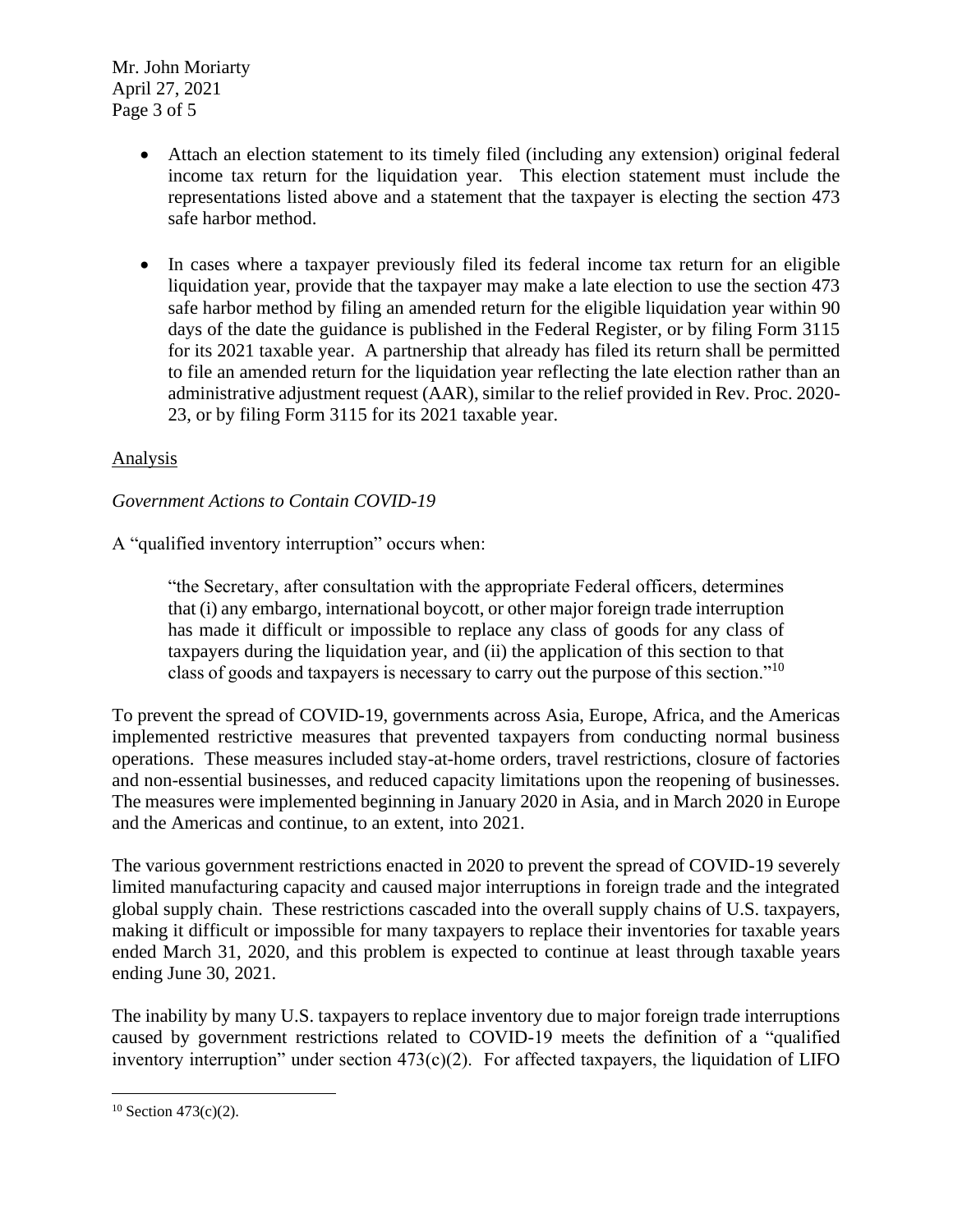Mr. John Moriarty April 27, 2021 Page 4 of 5

inventory is predominantly attributable to the foreign trade and supply chain disruptions caused by these government restrictions. The relief would permit qualified taxpayers to restore their inventories to normal levels over a three-year replacement period, mitigating substantial and unexpected increases to taxable income due to involuntary liquidations of LIFO inventories caused by government actions necessitated by global public health concerns due to the COVID-19 pandemic.

# *Burdensome Impact on Taxpayers*

The government restrictions described above are likely to result in significant tax costs to taxpayers with LIFO inventories due to artificial and permanent increases in income through an involuntary liquidation of LIFO layers. The decline in inventory and involuntary liquidation of LIFO layers result in an acceleration event of lower costs from prior years included in costs of goods sold in the liquidation year. This acceleration event, in turn, triggers an artificial increase in taxable income that would not have occurred but for the government actions that resulted in major foreign trade interruptions. Many taxpayers are struggling with the economic effects of government restrictions related to COVID-19 and may not have cash available to pay the taxes resulting from this unexpected involuntary liquidation of LIFO inventory.

Without Section 473 Relief, when the taxpayer restores the inventory to its normal level, the liquidated LIFO layers will be replaced with an increment valued at current-year costs. Thus, the income resulting from the involuntary liquidation of the LIFO inventory will not reverse in the following years, in effect, creating a long-term increase in taxable income for these taxpayers.

Under section 473(b), if a taxpayer replaces the liquidated inventory during a replacement year, the taxpayer would be entitled to decrease the gross income for the liquidation year by an amount equal to the excess of: (i) the aggregate replacement cost of the liquidated goods replaced during the replacement year, over (ii) the aggregate cost of the goods reflected in the opening inventory of the liquidation year. Therefore, the income resulting from a qualified liquidation would be reversed if the taxpayer completely replaces the liquidated inventory during the replacement period because the taxpayer subsequently would reduce the gross income for the liquidation year. However, under this approach, the taxpayer must recognize the income resulting from the qualified liquidation in the liquidation year and then file one or more amended tax returns to reduce the gross income for the liquidation year. Thus, taxpayers would incur the financial burden of paying additional taxes related to the income resulting from the qualified liquidation for the liquidation year, for which it may not have sufficient cash, and the administrative burden of filing up to three amended tax returns for the liquidation year.

A safe harbor method under which a taxpayer disregards the qualified liquidation for the liquidation year if the taxpayer completely replaces the inventory by the end of the replacement period alleviates the burden of paying additional taxes on the related income and obtaining Section 473 Relief by filing amended tax returns.

The AICPA plans to submit further comments providing details of this safe harbor method, including examples. Until this guidance providing the safe harbor method is published, the Notice